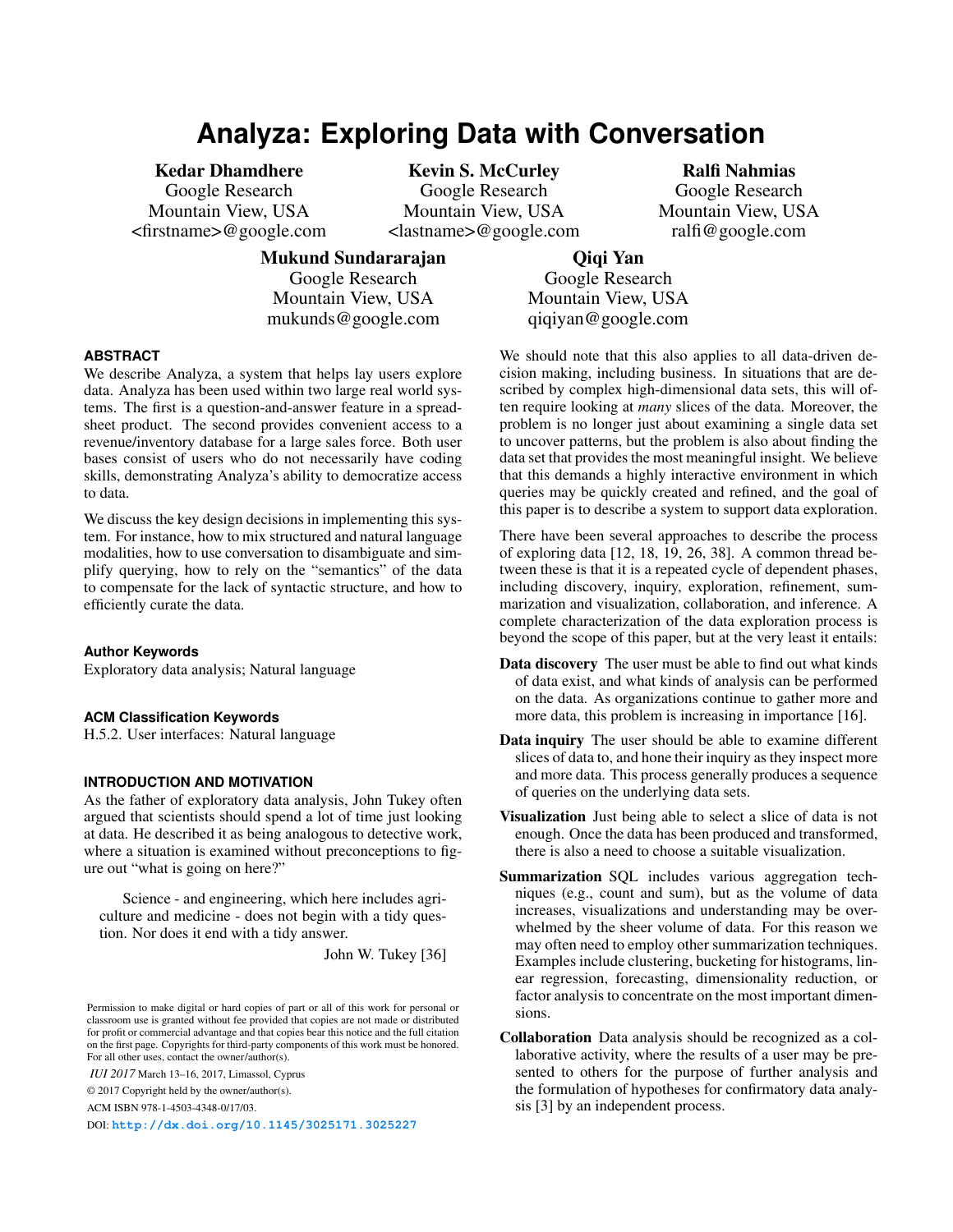## **Access to data**

The problem of designing convenient software tools for the analysis of data is as old as the field of data curation itself. Soon after Codd published his seminal work describing the relational database, the SQL language [\[7\]](#page-10-3) was proposed. One of the motivations for the original SQL language was to address "an increasing need to bring the non-professional user into effective communication with a formatted data base". They went on to say:

"There are some users whose interaction with a computer is so infrequent or unstructured that the user is unwilling to learn a query language. For these users, natural language or menu selection (3,4) seem to be the most viable alternatives."

In the same year, Codd [\[9\]](#page-10-4) also argued that

"If we are to satisfy the needs of casual users of data bases, we must break through the barriers that presently prevent these users from freely employing their native languages (e.g., English) to specify what they want."

## **A motivating example**

To illustrate some of the problems in data exploration, consider the example from [\[6\]](#page-10-5) that was presented to extoll the virtues of SQL. There the authors observed that the question "What is the lowest price for bolts?" may be easily translated into the program:

SELECT MIN(PRICE) FROM PRICES WHERE PARTNO IN (SELECT PARTNO FROM PARTS WHERE NAME =  $'$  BOLT');

While this is indeed a relatively simple program, and it should be possible for many people to master the skills required to create this, there are a number of underlying problems that still remain:

- How does the user know that this information is even available in a database, and how do they find the specific database? Those of us who are familiar with SQL will recognize that the user would likely first issue a SHOW DATABASES and SHOW TABLES command to see what tables exist that might contain their data. This is a crude first step in data discovery.
- How does the user know that the table is called PRICES and that it contains references to another table called PARTS where the word 'BOLT' appears? In other words, why should the user have to know anything about the underlying relational schema in order to answer their question? Ordinarily in SQL, the user would have to issue a DESCRIBE PRICES command to inspect the schema, followed by a DESCRIBE PARTS, probably followed by a SELECT  $\star$  from PARTS LIMIT 10 to inspect what kind of data they would see in the PARTS table. Only after this sequence of explorations would they have enough knowledge and confidence to construct the query for their answer.
- Once the user has found the lowest price, how do they perform a subsequent analysis, such as estimating the volatility for the price of bolts, or examining the different prices for different size bolts, or to find out how rapidly their stock of bolts is depleted?
- If the user is interested in not just the cheapest price, but also the distribution of prices or the trend for price over time, how can they easily view the distribution in some meaningful way and not inspect numbers from a tabular answer?

Many of these details of dealing with SQL are extraneous to the goal of the user, and require too much understanding of the physical layout of data. These problems describe quite well why a natural language approach is so promising, and explain why it is important that input should be in the user's vocabulary.

Even though the natural language approach was hoped to eventually address the accessibility problem, natural language interfaces for accessing data have had relatively low adoption, perhaps because they run the risk of sacrificing precision. The goal of this paper is to describe how a natural language interface that may be integrated into a multi-modal tool for data exploration, in such a way that users are protected against loss of precision and may freely transition between different modes of interaction.

Due to the iterative nature of data exploration, we believe that conversation is a important requirement for a successful data analysis system. Our experience has also shown that the conversation needs to flow in both directions, so that the user may reinforce their understanding of how the system interprets their questions and commands. While humans may often speak imprecisely to machines, machines should never speak imprecisely to humans.

## **RELATED WORK**

This problem is long standing, and the subject of data exploration has been the focus for a great deal of prior work from different points of view. Starting with the early work of Codd, there has been a considerable amount of work in the field of natural language interfaces for databases, with many prototype systems being deployed using a variety of algorithmic approaches. See [\[1\]](#page-10-6) for a survey through 1995. Much of our work on natural language parsing follows the approach described in [\[22,](#page-11-5) [27,](#page-11-6) [28\]](#page-11-7).

We are also not the first to have built a multi-modal system that combines a natural language interface to data with a visualization framework. Systems having some of these characteristics have been described in [\[10,](#page-10-7) [13,](#page-10-8) [15,](#page-10-9) [33\]](#page-11-8). The field of data visualization is also quite active and important for data exploration [\[20,](#page-11-9) [13,](#page-10-8) [33,](#page-11-8) [10,](#page-10-7) [35,](#page-11-10) [11\]](#page-10-10). While we incorporate visualization into our system and we recognize it as a crucial component in data exploration, it is not a major focus of our work. There is however a stronger overlap with recent work on understanding the role of interaction in visualization systems [\[38\]](#page-11-4) as well as the role of *conversation* in NLP systems [\[33\]](#page-11-8).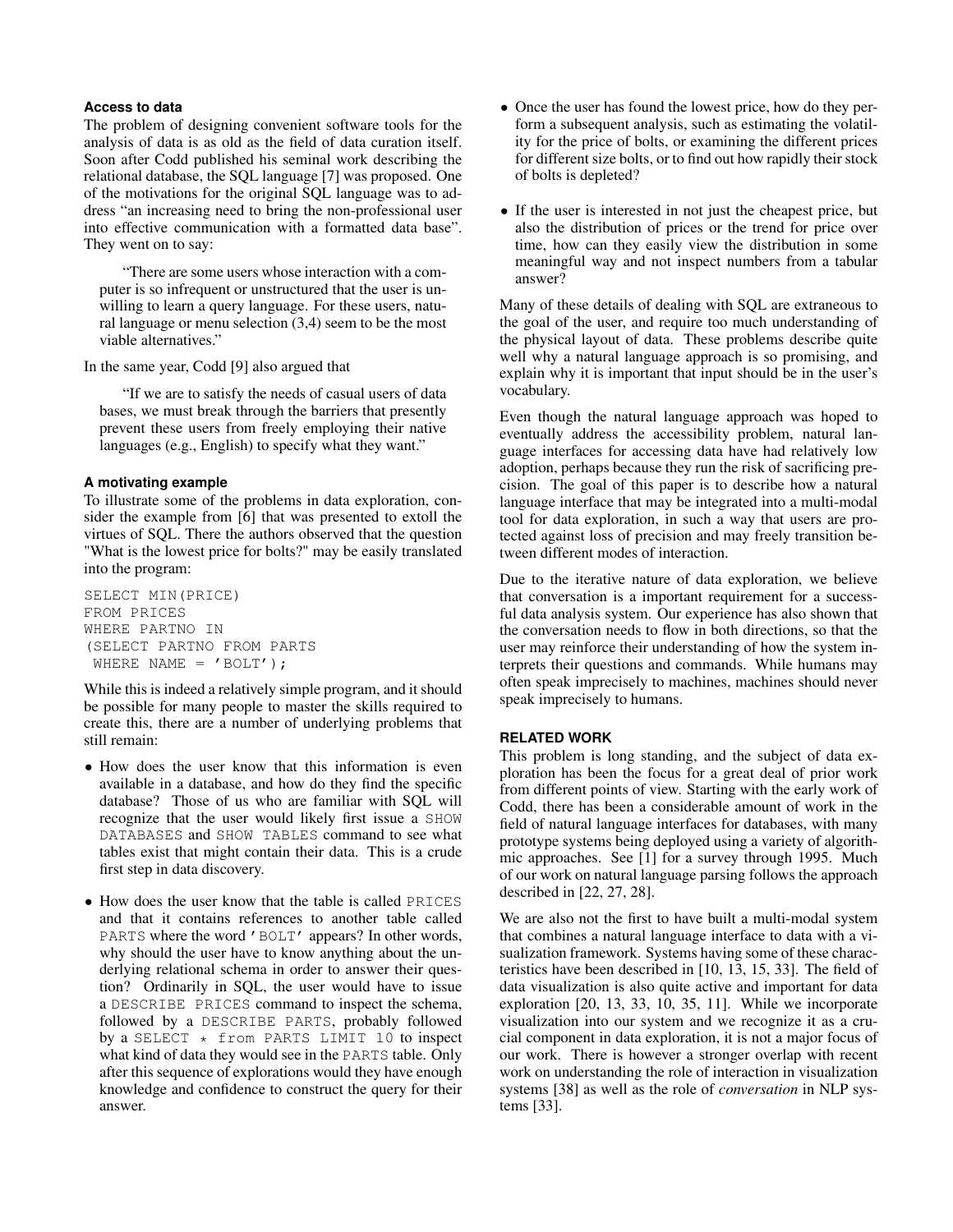The problem of data discovery is also an active area of research. Our focus is on identifying tables within a large corpus of tables, but other approaches are mentioned in [\[5,](#page-10-11) [16\]](#page-10-1).

A common UI paradigm for visualization in data exploration is that of a "data dashboard" that presents a visual display of the state of data. The term itself is derived from the visual display in an airplane, which presents the current status of various indicators. Dashboards started out as displays to monitor the state of a dataset, using static views on underlying data that may change over time. Over time the user interfaces embraced *exploratation* of data, and provided a user interface that facilitates the creation and navigation through different views on the data, and the ability to change the visualization types [\[17\]](#page-10-12). We use dashboards as a starting point for our work, and incorporate NLP and conversation into it.

## **BRIEF SYSTEM DESCRIPTION**

We now give an overview of the various components of the Analyza system; the purpose of this overview is to supply context for the discussion around key design decisions in subsequent sections. A diagram showing the overall system architecture is in Figure [1.](#page-2-0) Notice that the system has several different types of components for UI, parsing, structured query generation and storage; also, there are two different types of flows depicted. An *online* flow that handles the user's query, and an *offline* flow followed by a curator to improve the system. Both flows are discussed in more detail later in the paper.

## *Metadata store*

This holds three types of metadata. The first type of metadata is the set of intent words, such as "top", "compare", "list" etc., which helps us disambiguate the user's question. The second type of metadata is *schema* information, similar to a SQL database schema, with additional information about the type of the column (e.g. is it a metric, dimension, etc), data formats (e.g. should the number be formatted as a dollar amount), date range defaults, etc. The third type of metadata is a *knowledge base* about entities in the data (e.g., "fr"), i.e., the columns they belong to (e.g., "country"), the lexicon for this entity (e.g., "france"). We also derive an additional lexicon for entities in our knowledge base by joining with a much larger knowledge graph [\[4,](#page-10-13) [34\]](#page-11-11).

## **Parser**

This is arguably the most complex part of our system. We use an existing parser for our parsing. The high level architcture for the parser is based on the semantic parsing framework by Liang [\[22\]](#page-11-5).

#### *Parsing*

The role of the parser is to turn the user's input into a intermediate structured representation called the *semantic parse*. The semantic parse is essentially a form with place holders for the *typed* concepts that make up the formal query; the types of these concepts include metrics (numerical columns), dimensions (string valued columns), filters (on dimensions and metrics), sort orders, limits, comparison types, and date ranges. The semantic parse also contains fields that capture the user's intent, requests for types of aggregation and visualizations.



<span id="page-2-0"></span>Figure 1. The Analyza system.

Not all the fields of the semantic parse are filled in for every query. See Figure [2](#page-3-0) for more details. The components that we implemented are described below.

### *Annotator*

The annotator uses the *knowledge base* to map phrases in the user's query with the entities and intent word types. It uses a combination of string matching, stemming and synonyms to perform this mapping. Phrases can have multiple annotations, and subsequent steps of parsing (such as scoring) perform disambiguation.

## *Grammar*

We use a context-free grammar to parse the annotated query. The grammar rules are written in terms of semantic types. We will show grammar fragments later.

#### *Semantic Predicates*

Semantic predicates are used to qualify the validity of a semantic parse. A semantic rule is specified on either a semantic parse or a partial semantic parse, and could specify something like: "no limit can be specified without specifying a dimension", or "average of a metric needs a dimension to average over".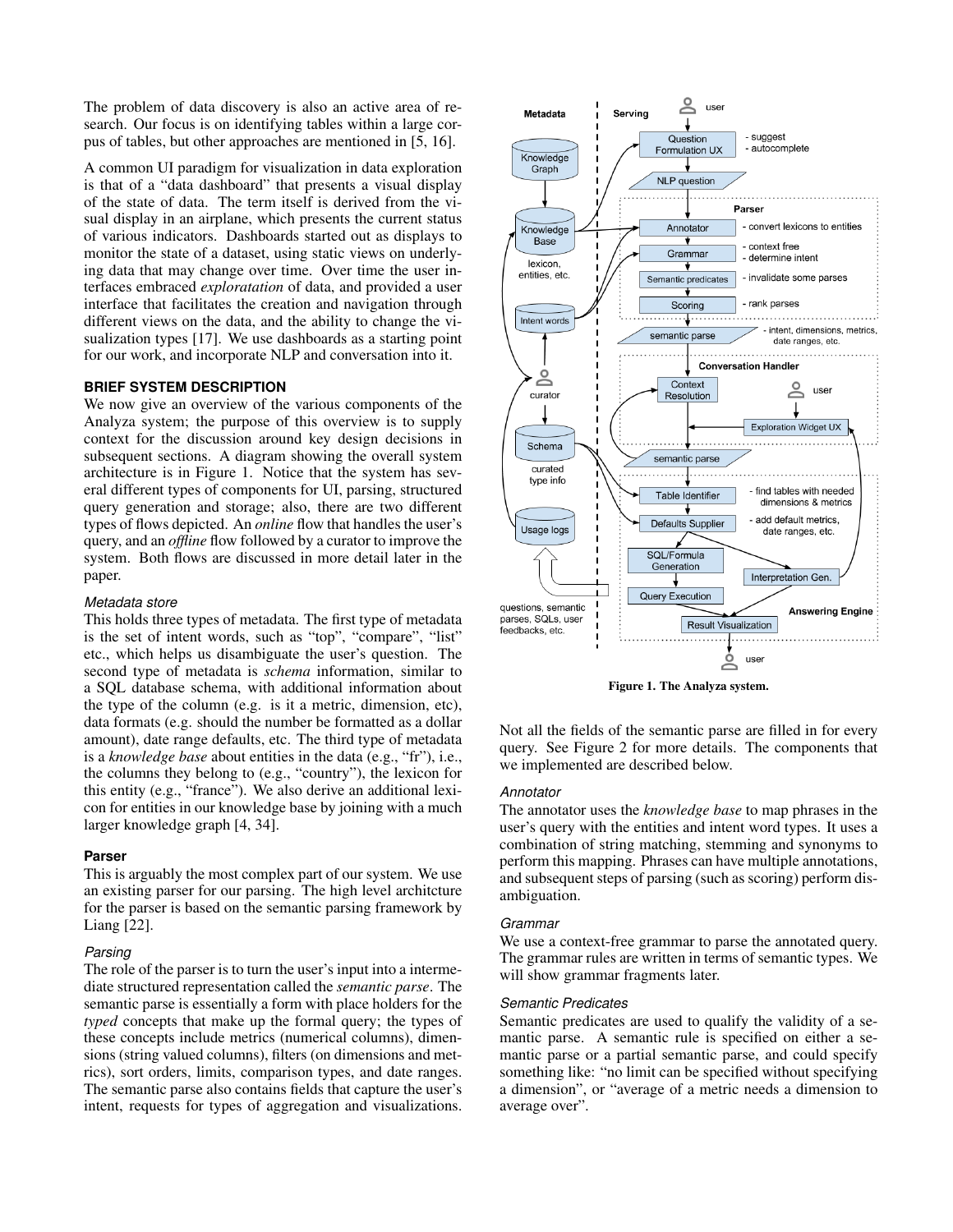## *Scoring*

While semantic predicates disqualify parses, we also use scoring to produce a soft ranking among parses. A parse with fewer unrecognized words is usually better. A parse that interprets a term "July" as the most recent one is better than an ancient July. Scoring has two manually tuned components; feature generation and feature scores. Feature generation extracts score-worthy aspects of the parse. A simple feature could be the number of unrecognized words in the parse, or the distance of the parsed date from the current time. The feature scores give a linear weighting over features present in the parse.

## *Table Identifier*

We use a simple algorithm to find the smallest table that contains all the columns referenced in the parse, or report that no such table exists. At this stage we may also use access control restrictions to identify which table is appropriate. There is no need for the user to specify the table - this is part of the data discovery phase.

## *Defaults supplier*

Most queries to the system tend to be underspecified. For instance the query may simply be something like "trend for revenue?". We use information in the schema for the table to supply reasonable defaults (e.g. date ranges) that complete the query.

## *Query Generator*

The Query generator turns the semantic parse into an executable query, i.e., either a SQL query or a spreadsheet formula as appropriate. We implement this using a templatebased generation system. We then use the appropriate query engine to fetch the data; notice we use existing query engines and did not implement our own.

## *Interpretation Generator*

This module recasts the semantic parse in natural language. It is used to provide feedback to the user about the system's comprehension of the question. Similar to query generation, a template-based system is used, with English templates instead.

## *User interface*

There are various subcomponents in the user interface including ones that perform autocomplete, suggest questions, and select and render the appropriate visualizations.

## **LESSONS FROM IMPLEMENTATIONS**

A unique aspect of our work is the scale at which we have gathered data from interaction by users, and the fact that our components apply to multiple use cases. We have built several different instances of the Analyza system, with slightly different user interfaces that all utilize a natural language interface.

Our initial prototype was built as a web interface and native mobile application that allowed sales people to submit questions and get very quick responses. The underlying data store for this prototype uses SQL. We ran this system for over a year and collected over 70,000 questions during this time

```
SemanticParse {
  vector<Metric> metrics;
  vector<Dimension> dimensions;
  vector<DimensionFilter> filters;
  vector<MetricFilter> metric_filters;
  vector<DateRange> date_ranges;
  # Bounds the number of output rows.
  int limit;
  SortOrder sort_order;
  # Ignored terms from the user question.
  vector<UnusedTerm> unused_terms;
  # Is the query a continuation.
  bool conversation;
  # Indicates a user request for type of
  # visualization; e.g, barchart, trend.
  VisualizationHint hint;
    ...
}
# There are analogous data structures for
# Dimensions, Filters etc.
Metric {
  string name;
  string domain;
  # Dollar value, percentage etc.
  Format format;
  # Type of aggregation (e.g., SUM, AVG).
  Aggregator aggregator;
  # Whether there is a filter bound to the
  # metric, e.g. for the query revenue in
  # france, the filter france is bound to
  # the metric revenue.
  vector<DimensionFilter> bound_filters;
  ...
```
Figure 2. Pseudocode for the Semantic Parse. The semantic parse is our central abstraction; it is the output of the parsing process and the input to SQL/formula generation. It is also used to convey context in conversation.

from over 2000 users. The mobile application has proved to be very useful for quick answers to ad hoc questions that arise in business situations.

We also built a prototype that is now incorporated into a spreadsheet product [\[30\]](#page-11-12). This implementation bears some similarity to what was described in [\[15\]](#page-10-9). In a spreadsheet interface, the data exposed to the user is much smaller than the previous two prototypes, and the schemas are completely unspecified. Moreover, a spreadsheet may itself encapsulate several tables within the grid of cells, and we are often faced with the problem of identifying what range of cells is being referred to by the question. The query engine is also quite different than the previous two examples, since it consists of formulas that are written in the API that is commonly used by creators of spreadsheets. It is worth noting that only 20% of spreadsheet users indicated that they "do programming", which suggests that a large majority of spreadsheet users are consumers rather than producers [\[31\]](#page-11-13). It is our hope that this natural language tool will make it significantly easier for the consumers of spreadsheets to easily construct formulas and make more sophisticated use of the data stored in spreadsheets.

## **KEY DESIGN DECISIONS**

<span id="page-3-0"></span>}

In this section we describe the key decisions for parsing, curation and UI.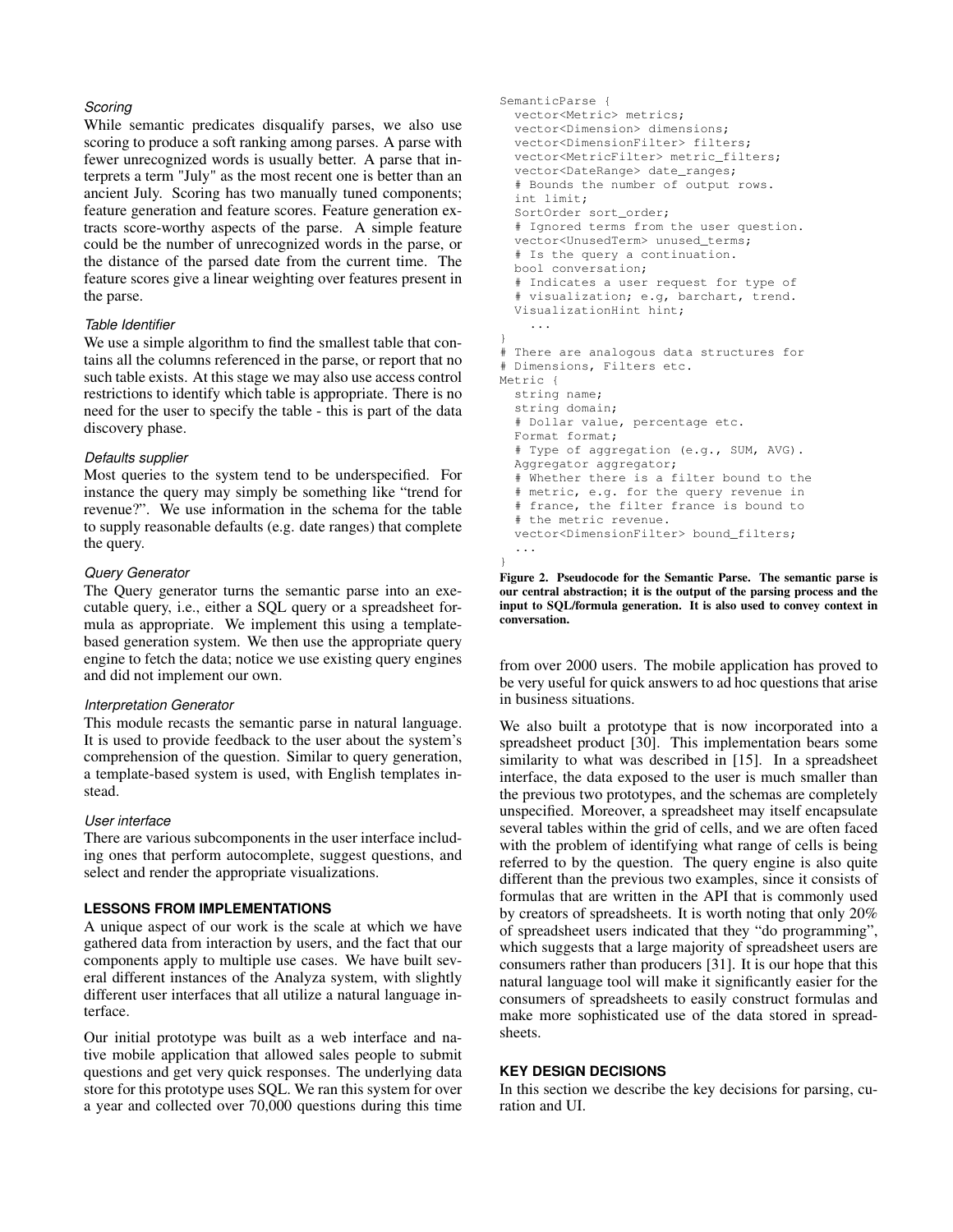## *Why not Machine Learning*

There is the potential that machine learning (ML in short) techniques can be applied to parts of the Analyza system, including grammar rules induction, and even the translation from natural language directly to spreadsheet formula/SQL generation [\[25\]](#page-11-14). However, we argue that as a first implementation, there are at least two reasons that we cannot rely on ML. First, we did not have sufficient amount of high quality training data to start with, which is needed by most ML systems. Second, ML systems tend to not be very robust, and may not be able to achieve the required level of precision for a data system.

Now that the Analyza system has launched in several forms, we have accumulated real queries from a large set of users, along with the correct formulae or SQL for each query. The first issue on lack of training data is therefore somewhat resolved. It remains a research challenge whether the second or other issues can be resolved toward a ML-based Analyza system.

## **Semantics over Syntax**

<span id="page-4-0"></span>*What queries should we cover?* Since SQL is the industry standard for data analysis, we could aspire to support all SQL features via natural language. SQL can be used to write very complex, nested queries. For example the following query:

SELECT PART FROM PARTS WHERE PART IN ( SELECT PART, SUM(SALES) as TOTAL\_SALES FROM PARTS WHERE DATE BETWEEN '2016-01-01' AND '2016-01-31' GROUP BY PART ORDER BY TOTAL\_SALES DESC LIMIT 20) AND INVENTORY < 100;

The corresponding natural language question is a tonguetwister: "show me the products that have inventory level below 100 among the 20 top products in january". Furthermore, this question has added ambiguity: is the inventory level from january or current? It is much cleaner to break it up into two questions ("top 20 products in january" and "which of them have inventory level below 100"). We will describe how Analyza supports this form of conversation in a subsequent section.

When we inspected the usage logs from our system, we found that most of the questions could be answered without supporting arbitrary nesting and joins in SQL. We manually inspected a random sample of 200 queries from the sales system, and found only 3% that would require a join or a nested query. Some nested queries may be addressed by followup conversation (e.g., "which of these...").

Natural language is often ambiguous and imprecise. Furthermore, the exposure of users to web search engines in recent years has shaped user expectations for how to phrase their queries. According to [\[37\]](#page-11-15), only 3.2% of search engine queries are formulated as natural language questions, and about 10.3% were identified to have question intent. Moreover, [\[2\]](#page-10-14) reports that a majority of the search engine queries are noun phrases. This also reflects our experience with the natural language questions that we observed in Analyza. Here are some of the typical questions we observed from our prototype for sales users.

Example 1 "france revenue and clicks"

Example 2 "top products"

Example 3 "average clicks and revenue by country"

Example 4 "clicks from france and uk"

Example 5 "mobile clicks from france"

It's clear that these queries have very little syntactic structure. From the previously mentioned manual inspection of 200 queries from the sales system, we also observed that 22 could not be parsed, 6 had too many unrecognized terms, resulting in a questionable parse. 2 made no sense at all to us, 4 were refused because the user did not have access to the data, and 4 failed because the user asked for data that did not exist in the database.

## *Semantics and types*

In Analyza, we categorize entities into *metrics*, *dimensions* and *filters*. Metric entities correspond to columns contain numeric values. The numeric values can have different types of aggregations applicable: e.g. *revenue* is additive. Averaging is a more reasonable aggregation for *Age*. It is also possible to have metrics that cannot be added up. Conditions on metrics such as clicks > 100 are *metric filters*. In the SQL query, metric filters are mapped to the *HAVING* clause. Thus clicks > 100 becomes HAVING SUM(clicks) > 100.

Dimensions correspond to columns containing string values or numeric identifiers. Examples include country, state, age group. The dimensions may form a hierarchy. The individual values in a dimension column are *dimension filters*. For example, "france" represents the dimension filter country = france. While executing the formula or SQL, *dimension filters* are translated to equality conditions applied to each row of data.

Using the schema information, we can make sense of the underspecified questions. In Example [5,](#page-4-0) revenue and clicks are both metrics, hence the aggregation type average applies to both.

In Example [5,](#page-4-0) both france and uk represent filter on the dimension country, hence we interpret "france and uk" as a logical OR: country = france OR country = uk.

In Example [5,](#page-4-0) we have two dimension filters: *mobile* (device = mobile) and *france* (country = france). Since these are on different dimensions, we combine them using logical AND.

This information about entity types allows us to infer meaning for the seemingly vague and underspecified questions. We discuss how we obtain the semantic information later in this section.

## *Using default values*

As seen in the examples given above, many of the questions were underspecified or have implicit attributes. In Example [5](#page-4-0) ("top products") does not explicitly specify the quantity (i.e.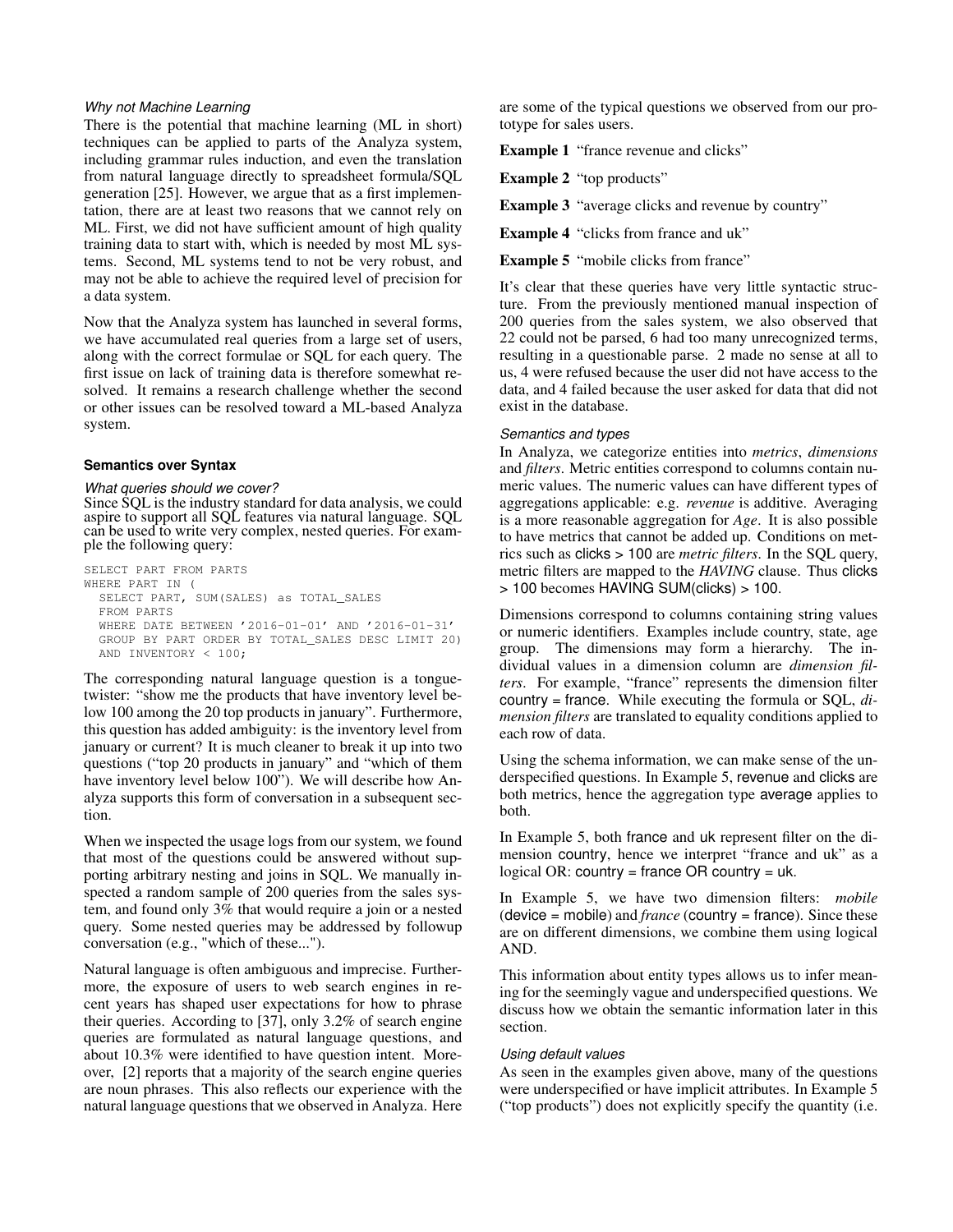metric) to sort the products by. We add a pre-configured default metric (e.g. revenue) to the *semantic parse* in this case. Other attributes that need to be supplied include limit (how many products to show), and a relative date range over which to compute the metric. A similar idea was presented in [\[13\]](#page-10-8). In a subsequent section on user interface, we describe how the user is informed when these default values are applied.

## *Domains or entity scopes*

In Example [5](#page-4-0) given above ("france revenue and clicks"), the metric revenue could represent revenue from many different products. However, the metric clicks is relevant only to online ads, helping us disambiguate revenue.

To achieve this, entities are further grouped into "domains", which represent an abstraction on how entities are related to each other. The overall goal of a domain is to provide scope for where an entity remains semantically consistent. In the narrowest sense, a domain may represent a single spreadsheet where entities are next to each other in a sheet, or a domain may group the columns of a single SQL table. More generally, multiple tables may share a consistent entity across them, e.g. country code or language specification will often be used to represent entities in different tables. The parser insists that all the entities from a semantic parse belong to the same domain.

## *Grammar*

In order to make the grammar work reliably even in absence of syntactic structure, we chose to use a context-free grammar. The grammar uses two kinds of rules. The first kind are floating rules that match the question as sets of entities. Following is an example of floating rules which use Kleene star.

| Entities | $\leftarrow$ | $(Entity)*$ |
|----------|--------------|-------------|
| Entity   | $\leftarrow$ | Metric      |
| Entity   | $\leftarrow$ | Dimension   |
| Entity   | $\leftarrow$ | Stopword    |

The second kind of grammar rules use phrase-level information to capture dependencies between the words. We give example rules in the figure below. The first one matches "clicks more than 100". The second rule matches "france vs uk". It uses a semantic predicate, validate, that only allows the derivations where both filters apply to the same dimension. Hence phrases like "france vs mobile" won't be accepted.

MetricFilter ← Metric Comparison Bound (1) Comparison ← "more than<sup>00</sup> Bound ← Number SliceComparison ← validate(Filter Against Filter) (2) Against ← "vs<sup>00</sup>

The previous work in this area has used alternative approaches based on syntactic parsing. [\[21\]](#page-11-16) used constituencytrees while [\[13,](#page-10-8) [27\]](#page-11-6) have used dependency trees in their parsing.

## *Portability*

As mentioned previously, the Annotator maps terms to typed entities. The rest of the system, including grammar, semantic predicates and query generator work on the semantic types.

Furthermore, the *semantic parse* corresponds to an abstract data specification that can be translated via a template-based system to queries for the underlying query engine.

These two things allowed us to use the same implementation of Analyza for two very different applications, one with relational databases and one with spreadsheets as underlying data storage.

In summary, when we observed the usage of Analyza, our key takeaways were:

- We rely heavily on semantics of data to make up for lack of syntax.
- Supporting all of SQL via natural language is neither necessary nor sufficient.

## **Curation Process**

Next, we describe the process of populating the *Metadata store* described previously.

The *Metadata store* holds two types of metadata that need curation. The first is schema information, i.e. which columns are metrics, which are dimensions, dates etc. The second type of metadata is a *knowledge base* about entities in the data., i.e., the columns they belong to, and the lexicon for this entity. As we describe below, we use a combination of automated and manual process of curating this data.

## *Inferring semantics from structured data*

In most cases, the semantics of entities are inferred from the structure exposed by the underlying data storage system. The dimensions and metrics are columns in the tables and the values in dimension columns are collected as dimension filters.

For databases, we are able to re-use the work put in by the database adminstrator in creating the table schema. When creating the table schema, the columns represent coherent types, e.g. all the values in country column will be countries. Furthermore, the columns have data types. This type information from table schema allows us to identify columns as metrics, dimensions and date columns.

For spreadsheets, we found that the terminology used to name columns in spreadsheets is more amenable to direct usage in an NLP system. Additionally, spreadsheets have additional information such as visual hints of headers, formatting of numerical values, currencies, dates, and cells automatically filled using formulae. This allows us to infer semantics about the columns, e.g. which aggregations are applicable to a metric. While the schemas are wide open, the fact that spreadsheets are often shared between individuals means that they are often populated with meaningful column headings and visual markup that indicates the structure of the underlying data set.

## *Manual curation*

The column names typically used in databases are often chosen to satisfy goals other than understandability of the data, and the closest analogy for how these names are chosen is probably found in the goals by which programmers select variable names. The goal is often toward maintaining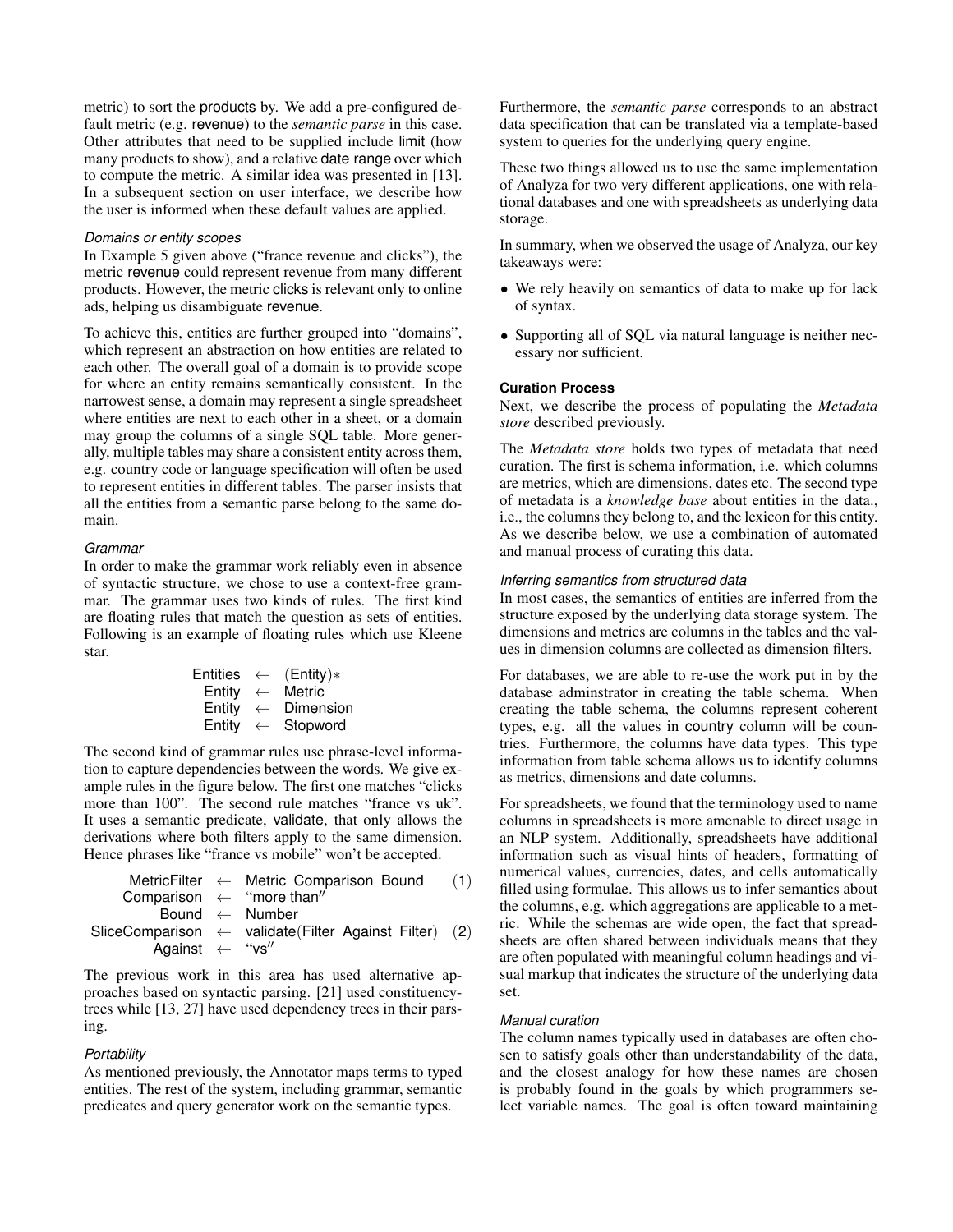short variable names that are easily distinguished from others. There have been multiple studies [\[14\]](#page-10-15) that support the hypothesis that programmers and database engineers often use non-linguistic constructions. These include use of compound names like productname, the use of snake case like product name, the elimination of vowels to produce things like  $\text{cntr}$ , and the use of terse acronyms like CTR. Simple techniques such as word segmentation allow us to build a lexicon for the columns of a table, though the process may sometimes result in awkward or unnatural utterances, because programmers and users may use different language. In many cases, the inferred semantics can be further enriched by a manual curation step.

We needed to augment the lexicon for entities in our *knowledge base*. For instance, even if there is a table called customers in which there is a field called name, we would still need further context to know whether customer names are company names or human names. If a database table contains a column named PRICE, we would automatically recognize that the utterance "price" from a user may be mapped to this column, but in some circumstances there may be alternative synonyms like cost, charge, amount, fare, etc.

The curation also augments the schema information. This include whether a metric is an additive or ratio metric, whether "best" means bigger or smaller values of the metric, or whether a metric represents a currency. The ability to add manually curated information depends on the scale of the problem in terms of number of data sets. In cases where the number of potential users is large (e.g., our sales force use case), there is considerable value from having someone manually add utterances. One approach to this would be to use crowdsourcing, but as the number of users grows, the number of desirable views on data will also increase so any effort made to tailor static views is probably better spent on refining the lexicon. For the implementation of Analyza on spreadsheets, we had to forego the manual part of the curation process.

# *Ongoing curation*

We periodically reviewed and summarized the logs from interactions of sales users with our first prototype. We used these to identify classes of questions that should have been answered, and alternate lexicon to refer to entities within the system. This involved automatically finding phrases in the questions that were not mapped to any entity and clustering all the questions based on these phrases.

This required designing our parser in a way that accounts for each term in the input question. It could either be mapped to a known entity from the schema or it'd be identified as an *unused term*. Keeping track of every term in the question was mentioned in [\[28\]](#page-11-7). In a subsequent section, we describe the use of *unused terms* in the user interface.

From inspecting the query logs, we noticed many questions using the construction "ratio of X and Y". This prompted us to support various ways of combining metrics in Analyza. We also found that users asked for dimensions that didn't exist in the data set (e.g. gender). We added a feature to the system to detect questions including such known unknowns that the system can't answer. A helpful error message was displayed in these cases.

On the sales database we went through two rounds of iteration in which we examined a sample of questions to determine precision, as well as an ordered list of the most common unrecognized terms. The first curation round raised the precision from 75% to 81%, and the second curation round raised the precision from 81% to 90%. Upon completion of these two rounds, we observed that queries had an average of 6.3 terms, and 2.7% of terms ended up being unused in the parse. We suspended manual curation at this point, because there is a diminishing return from trying to manually track down unused terms from the long tail, and we should always expect such terms to appear.

# *Inferring Semantics from Knowledge Graph*

We use additional heuristics to derive information from columns and expand the lexicon by using a much larger proprietary knowledge graph [\[34,](#page-11-11) [4\]](#page-10-13). This allows us to perform two kinds of inference from the *content* of the database.

- 1. When we see a column whose name is LOC that contains strings such as "Chicago", "New York", "Springfield", and "Sunnyvale", we can use the knowledge graph to identify that these strings all belong to a collection of entity names called /location/citytown that has various utterances used to describe it, including "city", "town", "locality", "village", "municipality", etc. This allows us to infer synonyms for the name of columns.
- 2. Once a column has been associated with a collection of entities from the knowledge graph, we may further infer that individual entities may have alternative utterances. Thus in a database of US election campaign contribution data, an entry of "Rafael Edward Cruz" may be recognized by the more common name of "Ted Cruz". A column containing entries such as AMZN, MSFT, and AAPL would be recognized as stock ticker symbols for publicly held companies, and allows us to recognize them by the utterances "Amazon", "Microsoft", or "Apple".

The efficacy of these techniques is strongly dependent upon the scope of the knowledge graph and the nature of the database. Our knowledge graph is human-vetted, so it is of high precision but modest coverage. In the case of the sales data set (which contains countries, fairly large companies, etc) it was able to detect entities for approximately 50% of the values in the tables. For another data set from the US Federal Election Commission, it only identified 9% of the entities. This data set contains many less well-known entities such as individual contributors, their companies, etc. The algorithm was tuned to have very high precision (about 98%) at the cost of lower recall, but the recall still varies quite a bit.

## *Approximate matches*

We increase the value of the curated lexicon in our knowledge base by using approximate matches. We used multiple ways of establishing semantic similarity between a question term and the lexicon. Two terms are similar if they have low editdistance, or if they have the same stem [\[29\]](#page-11-17), or if they are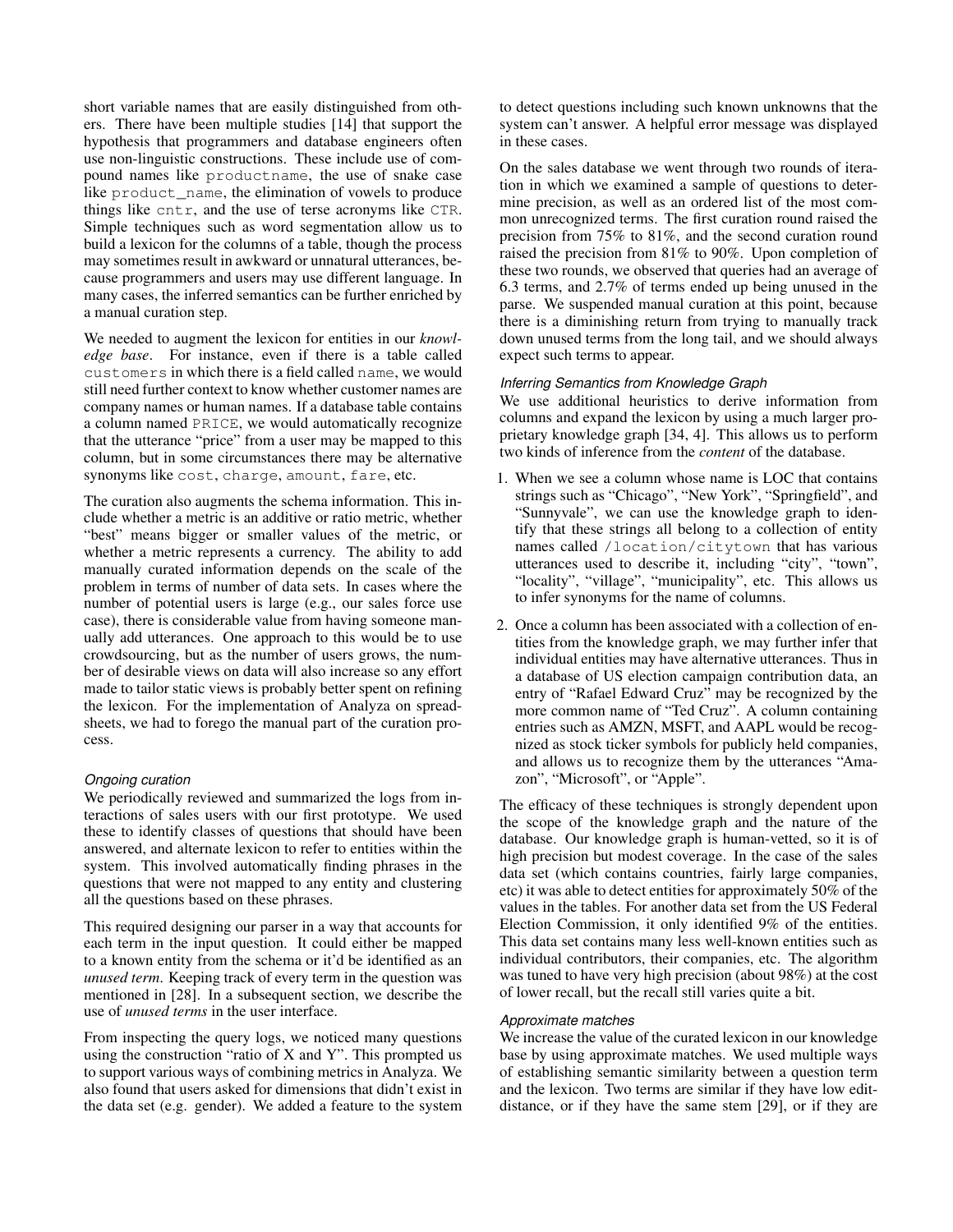synonyms. Similar techniques for semantic similarity were employed in [\[13\]](#page-10-8). It should be noted that spell correction should be done against terms of the vocabulary from the lexicon, as the statistics will be different from a generic corpus of documents.

## **User interface design**

The goal of a user interface for an data exploration system is to make it easy to perform the iterative process that was described in the introduction. We propose using a a multi-modal interface that combines natural language with a dashboardstyle method of specifying a data slice. A key component of this design involves a two-way *conversation* between the user and the system. This has two main purposes. First, complex queries are most naturally formed through a conversation, and second, we need to confirm to the user how their input was understood by the system. The latter concept is related to the theory of grounding [\[8\]](#page-10-16) in communication, where two participants come to a common understanding of what has been said.

## **Framing the mental model for the user**

Exploratory dashboards have proved to be quite effective, but they suffer from one major weakness, namely as the complexity of the data set(s) increases and the number of dimensions and metrics grows, it becomes increasingly difficult to navigate through the space of possible options. It is not uncommon to see database tables that contain dozens or even thousands of individual fields in a record, and this is infeasible to show with widgets, menus, or even autocomplete. The curse of dimensionality is as much a problem in user interfaces as it is in algorithms. For mobile user interfaces this problem is even more acute.

The NLP interface makes it easy for the user to specify their data selection, but also suffers from the problem that a novice user will be unaware of the grammar or vocabulary that the system supports, and must therefore be helped to learn these. This problem is similar to the process by which humans learn a second language, where the user needs to learn both the grammar of recognized questions as well as the vocabulary that corresponds to their known concepts. The user challenge is less severe than learning a second language, because they need only learn which subset of their existing grammar and vocabulary will be recognized.

In the study of how humans learn a second language, a great deal of research has been concentrated on the feedback given, both negative and positive. The two primary concepts that have evolved in this discipline are *recast* and *noticing*. The goal of recast is to echo back what the learner said, but with corrections to the sentence structure. This can be seen as either negative or positive reinforcement. According to Schmidt's noticing hypothesis [\[32\]](#page-11-18), users will only realize that they are making mistakes or asking correct questions when they become consciously aware of some stimulus in their environment. Long [\[23\]](#page-11-19) has suggested that in order for recasts to be useful, the learner must recognize the negative feedback contained within, as opposed to just recognizing it top three imdb rating movies in france

 $\boldsymbol{\Omega}$ 

# **QUESTION**

top three imdb rating movies in france

## **ANSWER**

Top 30 Movie with IMDB Rating = 3

| <b>Movie</b>           | Count |
|------------------------|-------|
| <b>Graduation Day</b>  |       |
| Inchon                 |       |
| The Master of Disguise |       |
| See formula            |       |

<span id="page-7-0"></span>Figure 3. An answer card in the spreadsheet user interface. The user entered a question asking for movies in France, but the data does not contain this information so the display of the original question has this with strikethrough. The recast of the original question shows this by omission, but the strikethrough is used to enhance the user's ability to notice the omission.

as a rephrasing of the original question. We believe that simply restating the question as it is understood by the system is not enough when there are terms that are unused in the user's original question. In this case, a mere restatement of the question omitting reference to the unused phrases places too high a cognitive burden on the user to notice the omission of terms that they originally specified. For this reason, we advocate using both explicit positive feedback and well as explicit negative feedback about unused terms. The design we have chosen for this is to repeat the original user's question with strikethrough to highlight the terms that were ignored, along with a recast of the system's understanding of the original question in a canonical format that is easy to understand (see Figure [3\)](#page-7-0). We omit strikethrough on relatively unimportant terms such as conjunctions.

The recast used in our system has the additional function of showing how the system canonicalizes utterances by the user (e.g, replacing "Click through rate" with CTR). This provides hints on synonyms and shortcuts the user might benefit from. It also allows us to display supplied defaults in the parse process. In the case of spreadsheets, we also highlight the regions of the spreadsheet that are referenced by the question in order to reinforce which parts the recast refers to.

It should perhaps be noted that the feedback mechanism also bears a close resemblance to the use of *readback* in communication between pilots and air traffic control [\[24\]](#page-11-20), where precision is imperative. The basic principle is to have the pilot and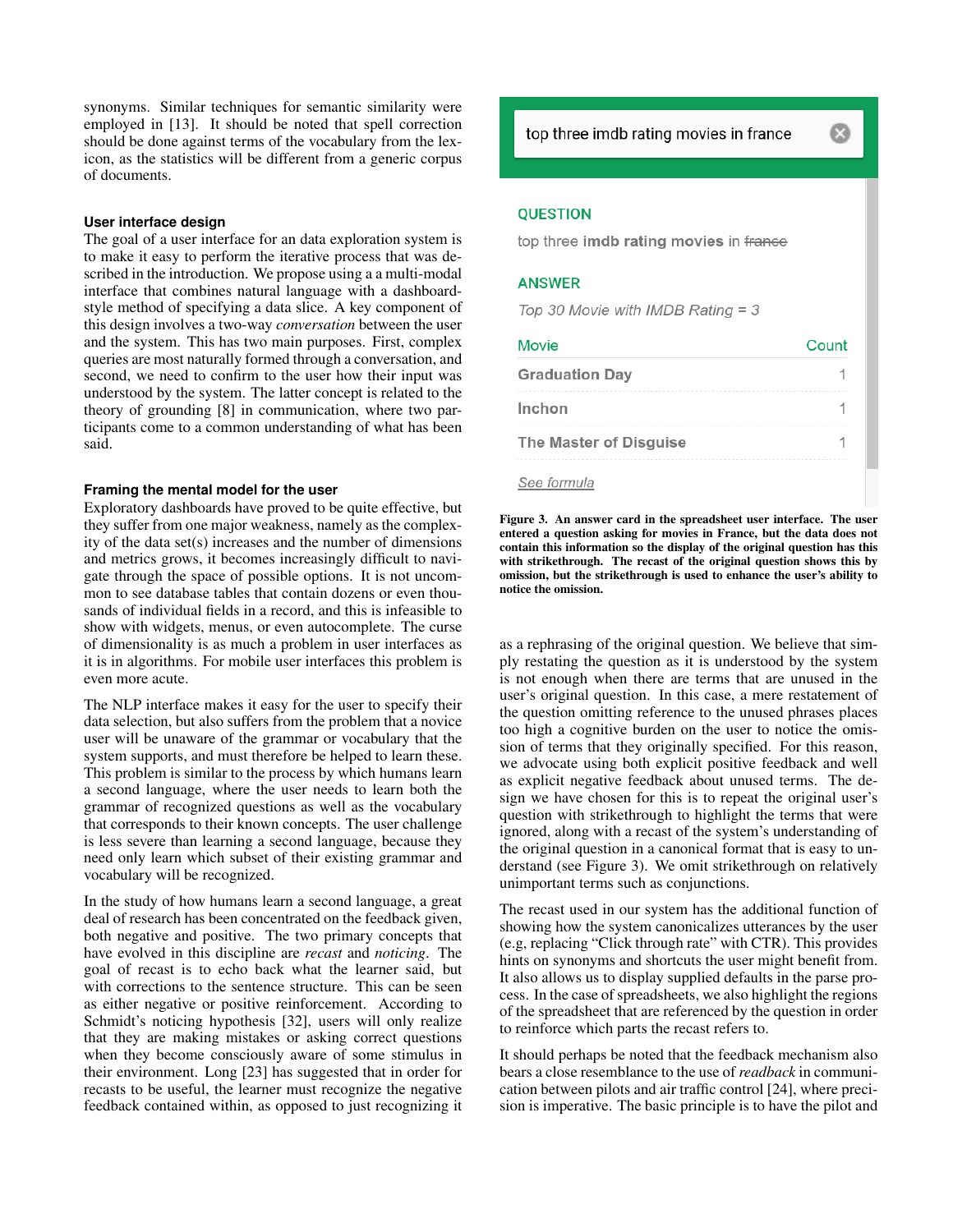controller repeat information back to each other to confirm the accuracy of their communication.

## *Suggestions*

We also lean heavily on the common UI paradigm of interactive suggestions as the user types or speaks to the system. We use two kinds of suggestions, namely entities from the data to inform the user about vocabulary, as well as full questions that inform the user about the grammar that is recognized by the system. In Figure [4](#page-9-0) we show an implementation of this, in which we display entities from the data that may be concatenated to the user's question, as well as full questions (in this case from the user's history). Full questions may also be constructed from templates generated from the grammar and the data.

## *Speed of interaction*

In order to scale this approach to large data sets, it is important that the NLP understanding part be decoupled from the data fetch to present an answer. Our parser typically takes only 100ms to completely resolve a question into a query, so the user may receive immediate feedback on how the system understands their question and is given a chance to review this while the system fetches the data resulting from their query. If the recast represents an incorrect interpretation, the user is then given a chance to rephrase their request before the system fetches the data.

## *Dealing with ambiguity*

Due to the vague nature of natural langauge, it is sometimes impossible for the system to recognize the user intent. We may either have too little confidence in the parse, or we may be unable to distinguish between two semantically different parses. In the case where multiple parses cannot be resolved, we present the recast of these to the user and ask them to choose one. In case there is insufficient confidence in a parse, we may present alternatives to the user that have strong overlap with the user's original question, or simply ask them to rephrase their question. The case of ambiguity is fairly common, and other approaches are described in [\[13\]](#page-10-8).

There are a number of other possible failure modes that need to be communicated to the user, including when the question is recognized but the user does not have access to the data, or the query engine is incapable of generating the requested data set. For example, this could happen if the date range is not present in the data, or the user requests hourly aggregation but the data only contains aggregation by day.

## *Role of conversation*

Once a user has asked a question like *what is the trend for revenue in France in q1?* and seen an answer, they may ask a followup question that reuses the state from their previous question. Thus a subsequent question like *what about Germany?* or *how does it compare to last year?* should be recognized within the context of the answer just provided to the user. Such "elliptical" sentences tend to be common in discourse [\[1,](#page-10-6) section 4.6].

The system supports substitution of a single element of the semantic parse (e.g., metric or dimension or daterange), but the user may also continue the conversation from the results



<span id="page-8-0"></span>Figure 5. The recast of a question is used to create an additional user widget that facilitates exploration of similar questions.

that were shown in the answer. Thus the context for a conversation consists of both the previous question but also the data from the previous query. As an example, after a question like *top US cities by population*, the user can ask a question like *which of these have a female mayor?*. The result would be the subset of cities that have a female mayor, ordered by population. Note that the followup question need not even be from the same table.

## *Modes of conversation*

While a user may engage in natural language conversation with the system, this places a burden on the user to construct followup questions. We also provide an alternate mode of interaction by creating click targets in the recast to show some of the possible substitutions of metrics, dimensions, filters, and date ranges (see Figure [5\)](#page-8-0). This is similar to the ambiguity widgets of [\[13\]](#page-10-8), but is used to generalize the question rather than disambiguate the question.

A natural language interface has some natural limitations for very complex queries that require nested queries or subclauses. By providing a conversational interface, we make it much easier for a user to express these nested queries. Moreover, we can support a "sticky" form of context that spans multiple independent queries, through the linguistic command such as "set scope to France". This would then be displayed in the user interface as something that becomes part of the user's question, but may also be dismissed.

# **Code generation and multi-mode extension**

Once a user has submitted a question and received an answer, there are several actions that might be performed other than conversation. A representative card from the mobile application is shown in Figure [6,](#page-9-1) where there are icons to "share" or "star" (bookmark or save) a given answer. The action of "starring" a card creates a question that becomes part of their customized dashboard. If they revisit the card in the future, the question is reparsed and the answer is recreated using current data. This allows a user to create an on-the-fly dashboard.

We believe that other data exploration paradigms such as SOL and dashboards have their own advantages, and we seek to amplify those rather than replace them. For this reason, we expose the underlying generated SQL and formulas to the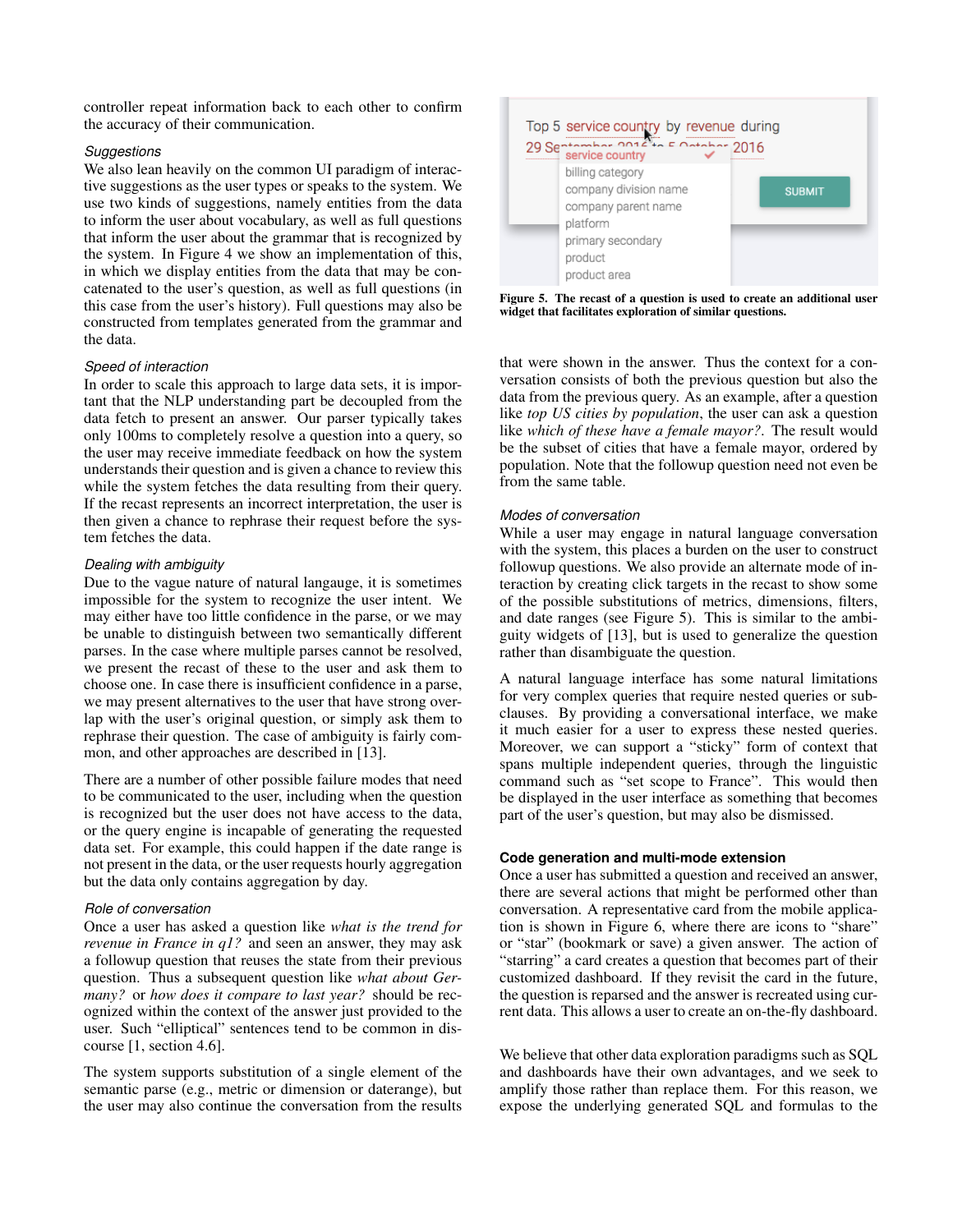

<span id="page-9-0"></span>Figure 4. The use of suggestions in a prototype user interface. As the user types, we autocomplete entities from the data that can be used to extend their question, and we show the domain of the entity. We also match against full questions that the user may ask.



<span id="page-9-1"></span>Figure 6. A representative card from the mobile interface, showing icons to perform subsequent actions such as "star" or "share". In this implementation, clicking on "Explore" brings up the widget in Figure [5.](#page-8-0)

user so that they may use them as starting points for investigations that a user may express more naturally through code rather than natural language.

In the spreadsheet case, a user may use drag and drop to insert the generated formula to a cell in the spreadsheet, and use the existing programming interface to make appropriate modifications. This is similar to [\[15\]](#page-10-9), where they directly modify the spreadsheet. In the case of a dashboard backed by a relational database, we expose the SQL query as a starting point for refining their analysis when the situation calls for it. We also augment static dashboards by allowing a user to "star" or "bookmark" a query so that they may refer to it later. This provides the capability for a user to create a personalized onthe-fly dashboard.

## **SUMMARY AND CONCLUSIONS**

We wouldn't truly have succeeded in democratizing access to this data until we allow users without coding skills to explore and interact with this data effectively. Analyza is a system that uses natural language processing to do just this. It combines the ease-of-use of a natural language interface with the precision of a structured interface, enabling users to explore data effectively, without resorting to a computer language.

Analyza has been used within two large-scale real world systems – one that enables a large sales force to interact with a revenue/inventory database, and another which provides natural language abilities to a spreadsheet product. Both user bases have a large fraction of users who are unfamiliar with coding, but are able to interpret data and make data-driven decisions.

In the process of designing and implementing this system, we identified several fundamental design choices around abstraction, parsing, curation, multimodality, and portability. We believe that several of the ideas could also apply to intelligent personal (software) assistants.

One of the difficulties in evaluating a system of this type lies in the heterogeneous nature of data sets and the varying sophistication of users. There is some danger in attempting to extrapolate from the observed metrics on our system, because there is no such thing as a "generic database" or a "generic user", and observations are dependent on the nature of data and the mental model of data that is held by the user. We have applied our system to multiple user bases as well as data sets spanning at least least seven orders of magnitude in size. This leaves us hopeful that our observations have at least some generality.

We envision different lines of possible future work; to add the ability to build simple statistical models, to add a datadriven alert functionality, and to build a conversational feature that suggests followup questions, taking into account prior questions of the user.

## **ACKNOWLEDGEMENTS**

The process of turning a research project into a product involves the work of many individuals, and this process produces a lot of insights. We thankfully acknowledge the contributions of the following people: Ajay Nainani, Amir Najmi, Arijit De, Bill MacCartney, Daniel Gundrum, Diane Tang, Garima, Jakob Uszkoreit, Kannan Pashupathy, Koen Dirckx, Mateo Slanina, Nikunj Agrawal, Nishant Redkar, Peter Danenberg, Serge Yaroshenko, Shruti Gupta, Shrikant Shanbhag, Yogita Mehta, and Xiaoqiang Luo.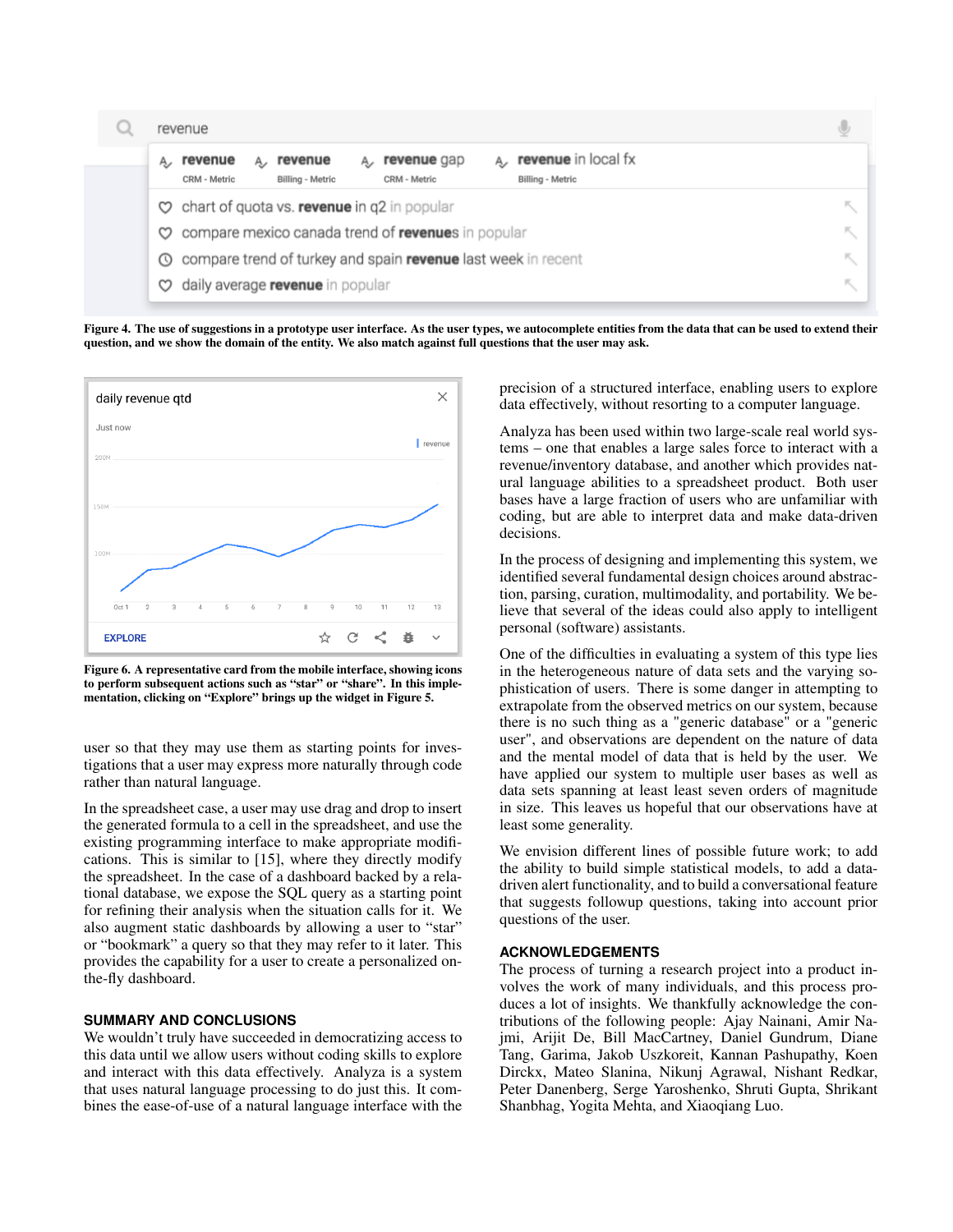# <span id="page-10-6"></span>**REFERENCES**

1. I. Androutsopoulos, G. D. Ritchie, and P. Thanisch. 1995. Natural language interfaces to databases - an introduction. *Natural Language Engineering* 1(1) (1995), 29–81.

**<https://arxiv.org/pdf/cmp-lg/9503016.pdf>**

- <span id="page-10-14"></span>2. Cory Barr, Rosie Jones, and Moira Regelson. 2008. The Linguistic Structure of English Web-search Queries. In *Proceedings of the Conference on Empirical Methods in Natural Language Processing (EMNLP '08)*. Association for Computational Linguistics, Stroudsburg, PA, USA, 1021–1030. **[http:](http://dl.acm.org/citation.cfm?id=1613715.1613848) [//dl.acm.org/citation.cfm?id=1613715.1613848](http://dl.acm.org/citation.cfm?id=1613715.1613848)**
- <span id="page-10-2"></span>3. E. Bier, Card S. K., and J. W. Bodnar. 2007. Entity-based collaboration tools for intelligence analysis. In *IEEE Symposium on Visual Analytics Science and Technology (VAST '07)*, W. Ribarsky and O. Keim (Eds.). IEEE Computer Society Press, Los Alamitos, CA, 99–106. DOI: **<http://dx.doi.org/10.1109/VAST.2008.4677362>**
- <span id="page-10-13"></span>4. Kurt Bollacker, Colin Evans, Praveen Paritosh, Tim Sturge, and Jamie Taylor. 2008. Freebase: A Collaboratively Created Graph Database for Structuring Human Knowledge. In *Proceedings of the 2008 ACM SIGMOD International Conference on Management of Data (SIGMOD '08)*. ACM, New York, NY, USA, 1247–1250. DOI:

**<http://dx.doi.org/10.1145/1376616.1376746>**

- <span id="page-10-11"></span>5. Michael J. Cafarella, Alon Halevy, Daisy Zhe Wang, Eugene Wu, and Yang Zhang. 2008. WebTables: Exploring the Power of Tables on the Web. *Proc. VLDB Endow.* 1, 1 (Aug. 2008), 538–549. DOI: **<http://dx.doi.org/10.14778/1453856.1453916>**
- <span id="page-10-5"></span>6. Donald D. Chamberlin, Morton M. Astrahan, Michael W. Blasgen, James N. Gray, W. Frank King, Bruce G. Lindsay, Raymond Lorie, James W. Mehl, Thomas G. Price, Franco Putzolu, Patricia Griffiths Selinger, Mario Schkolnick, Donald R. Slutz, Irving L. Traiger, Bradford W. Wade, and Robert A. Yost. 1981. A History and Evaluation of System R. *Commun. ACM* 24, 10 (Oct. 1981), 632–646. DOI: **<http://dx.doi.org/10.1145/358769.358784>**
- <span id="page-10-3"></span>7. Donald D. Chamberlin and Raymond F. Boyce. 1974. SEQUEL: A Structured English Query Language. In *Proceedings of the 1974 ACM SIGFIDET (Now SIGMOD) Workshop on Data Description, Access and Control (SIGFIDET '74)*. ACM, New York, NY, USA, 249–264. DOI: **<http://dx.doi.org/10.1145/800296.811515>**

- <span id="page-10-16"></span>8. Herbert H. Clark and Susan E. Brennan. 1991. *Grounding in Communication*. Vol. 13. American Psychological Association, 127–149.
- <span id="page-10-4"></span>9. E. F. Codd. 1974. Seven Steps to Rendezvous with the Casual User. In *Proc. IFIP TC-2 Working Conference on Data Base Management Systems*. **[https://exhibits.](https://exhibits.stanford.edu/feigenbaum/catalog/cp353fq9623)**

**[stanford.edu/feigenbaum/catalog/cp353fq9623](https://exhibits.stanford.edu/feigenbaum/catalog/cp353fq9623)** published in "Data Base Management", ed. J. W. Klimbie and K. I. Koffeman, North-Holland 1974.

- <span id="page-10-7"></span>10. Kenneth Cox, Rebecca E. Grinter, Stacie L. Hibino, Lalita Jategaonkar Jagadeesan, and David Mantilla. 2001. A Multi-Modal Natural Language Interface to an Information Visualization Environment. *International Journal of Speech Technology* 4, 3 (2001), 297–314. DOI:**<http://dx.doi.org/10.1023/A:1011368926479>**
- <span id="page-10-10"></span>11. Usama Fayyad, Georges G. Grinstein, and Andreas Wierse (Eds.). 2002. *Information Visualization in Data Mining and Knowledge Discovery*. Morgan Kaufmann Publishers Inc., San Francisco, CA, USA.
- <span id="page-10-0"></span>12. Usama M. Fayyad, Gregory Piatetsky-Shapiro, and Padhraic Smyth. 1996. From Data Mining to Knowledge Discovery: An Overview. In *Advances in Knowledge Discovery and Data Mining*, Usama M. Fayyad, Gregory Piatetsky-Shapiro, Padhraic Smyth, and Ramasamy Uthurusamy (Eds.). American Association for Artificial Intelligence, Menlo Park, CA, USA, 1–34. **<http://dl.acm.org/citation.cfm?id=257938.257942>**
- <span id="page-10-8"></span>13. Tong Gao, Mira Dontcheva, Eytan Adar, Zhicheng Liu, and Karrie G. Karahalios. 2015. DataTone: Managing Ambiguity in Natural Language Interfaces for Data Visualization. In *Proceedings of the 28th Annual ACM Symposium on User Interface Software & Technology (UIST '15)*. ACM, New York, NY, USA, 489–500. DOI:

**<http://dx.doi.org/10.1145/2807442.2807478>**

<span id="page-10-15"></span>14. Latifa Guerrouj, Massimiliano Penta, Yann-Gaël Guéhéneuc, and Giuliano Antoniol. 2014. An Experimental Investigation on the Effects of Context on Source Code Identifiers Splitting and Expansion. *Empirical Softw. Engg.* 19, 6 (Dec. 2014), 1706–1753. DOI:

**<http://dx.doi.org/10.1007/s10664-013-9260-1>**

- <span id="page-10-9"></span>15. Sumit Gulwani and Mark Marron. 2014. NLyze: Interactive Programming by Natural Language for Spreadsheet Data Analysis and Manipulation. In *Proceedings of the 2014 ACM SIGMOD International Conference on Management of Data (SIGMOD '14)*. ACM, New York, NY, USA, 803–814. DOI: **<http://dx.doi.org/10.1145/2588555.2612177>**
- <span id="page-10-1"></span>16. Alon Halevy, Flip Korn, Natalya F. Noy, Christopher Olston, Neoklis Polyzotis, Sudip Roy, and Steven Euijong Whang. 2016. Goods: Organizing Google's Datasets. In *Proceedings of the 2016 International Conference on Management of Data (SIGMOD '16)*. ACM, New York, NY, USA, 795–806. DOI:**<http://dx.doi.org/10.1145/2882903.2903730>**
- <span id="page-10-12"></span>17. Patrick Hertzog. 2015. Binary Space Partitioning Layouts To Help Build Better Information Dashboards. In *Proceedings of the 20th International Conference on Intelligent User Interfaces (IUI '15)*. ACM, New York, NY, USA, 138–147. DOI:

**<http://dx.doi.org/10.1145/2678025.2701383>**